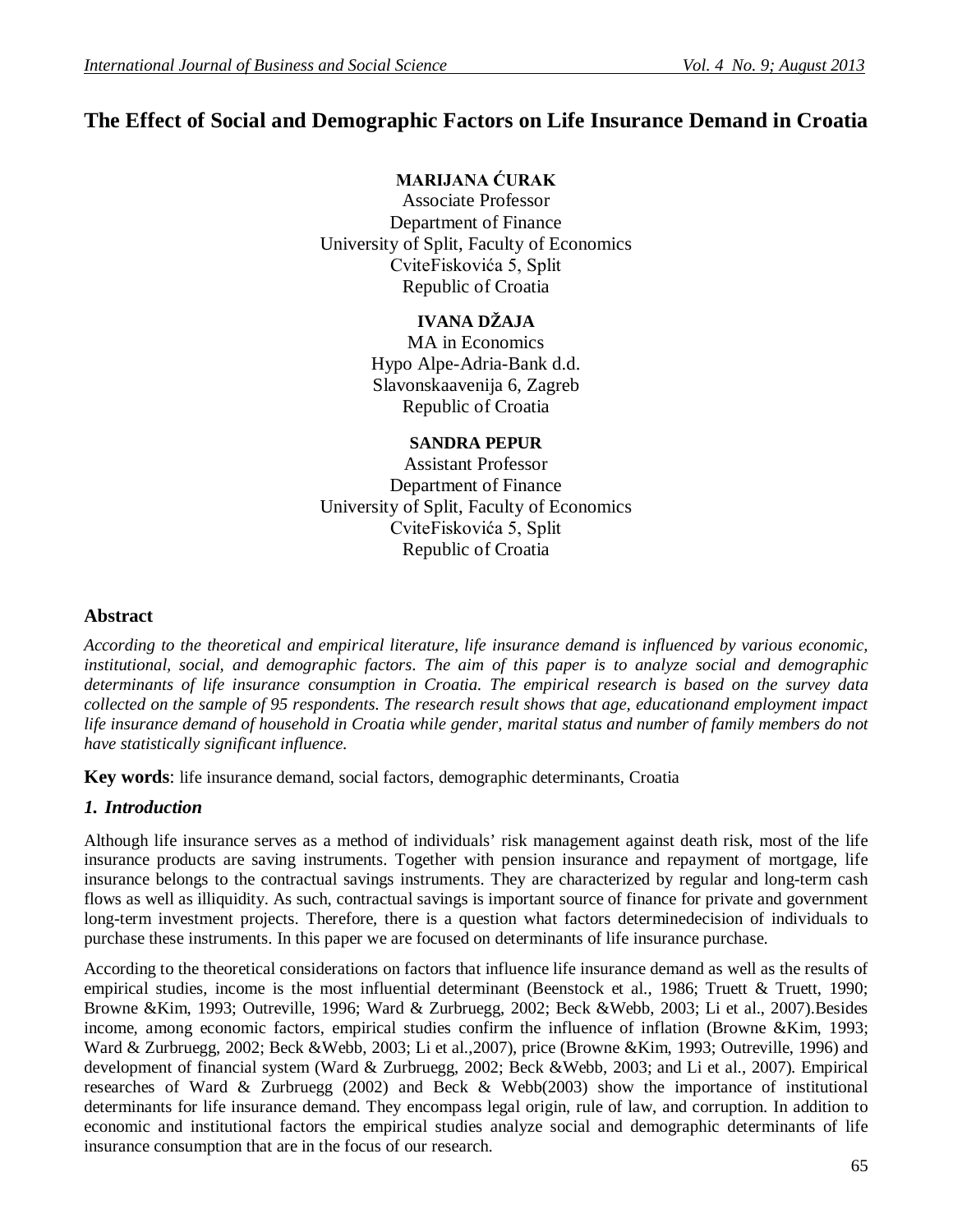The aim of this paper is to analyze social and demographic determinants of life insurance demand in Republic of Croatia. According to the main indicators, life insurance market in Croatia is still undeveloped compared to the market of Western Europe. However it shows better performances than average life business in Central and Eastern Europe. Precisely, life insurance penetration in Croatia was 0.73 percent of GDP in 2012 while the same indicator was 4.58 percent of GDP in Western Europe and 0.57 percent of GDP in Central and Eastern Europe. Life insurance density shows that Croatians on average spent 95 USD for life insurance in 2012. In Western Europe the life insurance density was 1,612.3 USD while in Central and Eastern Europe it accounted 63.6 USD in 2012. Low level of development of life insurance indicates that there is potential for growth. Although one of the main reasons for this stage of development of life insurance is economic development and it will be important driver of the future growth, there are other determinants that could be influential, as well. Thus, there is a need to investigate social and demographic factors which are in focus of our research.The analysis is based on the survey data collected on the sample of 95 respondents in Croatia.

Findings of the research show that the life insurance purchase is determined by age, employment and qualification while gender, marital status and number of family members do not show statistically significant influence.

According to the authors' best knowledge, this is the first paper that investigates factors of life insurance demand in Croatia. Namely, Croatia was just one of the countries in samples of some cross-country researches of life insurance demand. Additionally, the paper contributes to the literature on life insurance determinants in emerging markets.

The rest of the paper is structured as it follows. The next section provides literature review structured according to social and demographic determinants of life insurance demand. The methodology is described in Section 3. Section 4 presents and discusses results. The main conclusions are given in Section 5.

#### *2. Literature review*

According to the life-cycle hypothesis of Ando&Modigliani (1963),individuals plan their saving behavior over the long-term. Since income varies over the individual's life cycle, saving differs depending on the individual's age. The same is true for contractual savings through life insurance. Age class of 18 to 30 is very heterogeneous. Some of the individuals get employed after age 18 while some continue education. Part of them gets married. Consequently, insurance demand of the individuals belonging to this age class varies remarkably. During age between 30 and mid-40 individuals spend most of the income on dependent members of family and durable goods. Thus, less income is available for life insurance comparing to those in age class of mid-40 to mid-50.Precisely,in the middle age of lifetime individuals have higher level of income and less pressure on consumption. The same is true for the following age period until retirement when income decreases. Truett  $\&$ Truett (1990) and Showers & Shotick (1994) find positive relationship between age and life insurance demand while Hammond et al. (1967) show insignificance of the relationship. Following the results of Gandolfi & Miners (1996) there is no influence of age on life insurance demand by wives, while husbands' age negatively affects life insurance consumption.

Gandolfi& Miners (1996) investigate influence of gender on life insurance consumption. Namely, demand for insurance could vary among men and women based on difference in lifetime. Following the assumption that the insurance demand is increasing with probability of death and the fact that men live shorter than women, they will demand insurance more.

Risk aversion is important reason why people decide to buy insurance in general despite the fact that they have to pay for insurance premium more than mathematical expectation of loss. Thus, it is expected that risk aversion has positive effect on life insurance purchase as well. It is common in empirical researches to use education as proxy of risk aversion. Namely, according to Outreville (1996) individuals with higher level of education are more aware of risk and the importance of risk management. Thus, education increases risk aversion and encourages people to demand life insurance.Additionally, individuals with higher education have higher income and can expect that the income will continue to increase at faster rate and in long term compared to those of lower level of education. Consequently, more life insurance will be purchased by more educated individuals. Moreover, according to Browne & Kim (1993) higher education implies that individuals are dependent on family income earner. Thus, education could serve asadditional proxy for dependence onthe family breadwinner.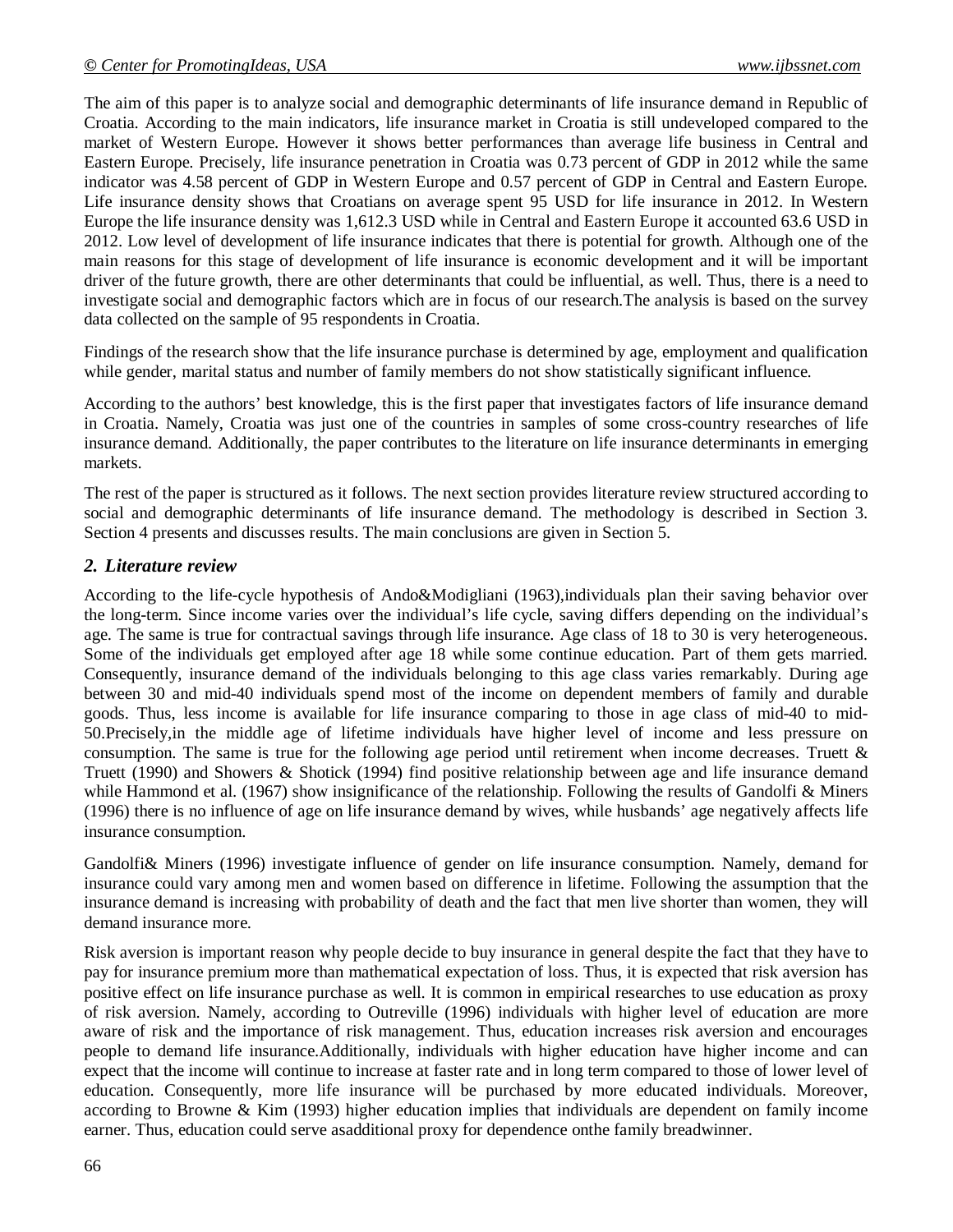Additionally, as the family income earner is more educated, implying that he/she has higher income, there will be higher financial loss to the family in case of his/her dead in comparison to those of with lower education. Education is found to be positively related to life insurance demand in empirical studies of Hammond et al. (1968), Truett & Truett (1990), Browne & Kim (1993), and Li et al. (2007). Findings of Beck and Webb (2003) are inconclusive.

Hammond et al. (1967) and Mantis and Farmer (1968) find influence of employment on life insurance consumption. Namely, employment provides source of income and according to the theory of consumption it is permanent factor which determines level and distribution of income among consumption and saving. Thus, life insurance will be demanded more by individuals who are employed compared to those unemployed.

Mantise & Famer (1968) find that marriages have effect on life insurance demand but contrary to the expectation, it is negative. Namely, they expect that married menspend more money on life insurance than single men since they want to protect their dependents of death risk of family breadwinner. The explanation of the empirical results could be that unmarried individuals have more disposable income and thus more resource to buy life insurance than those married.

Following Lewis's model (1989) life insurance demand is determined by maximization of the beneficiaries' expected lifetime utility. Protection of dependent members of family against financial hardship in the case of a wage earner's premature death is important motive of buying life insurance. Thus, higher number of dependents implies increasing demand for life insurance. However, numerous family members may limit the wage earner's financial sources, implying negative effects of families' members on life insurance consumption. Findings of Hammond et al. (1967), Beenstock et al. (1986), Truett & Truett (1990), Browne & Kim (1993), Li et al. (2007) show positive impact of dependency ratio on demand for life insurance. Beck and Webb (2003) found that old dependency ratio (ratio of the population over 65 to the working population) is more important than young dependency ratio (under 15).

Although Outreville (1996) holds that life expectancy reflects the actuarial fair price of life insurance, the researchers usually categorize this variable among social and demographic ones (for problems associated with using life expectancy as proxy for life insurance price, see Ward & Zurbruegg (2002)). The influence of life expectancy on life insurance demand depends on types of life insurance policies. Precisely, longer life expectancy implies lower probability of death and lower demand for life insurance products that provide pure protection of death risk (term life). However, in the case of life insurance policies which, besides death risk protection, serve as instrument of contractual savings, higher life expectancy increases demand for life insurance. Beenstock et al. (1986), Outreville (1996) and Ward & Zurbruegg (2002) find positive correlation between life expectancy and demand for life insurance. Contrary results are shown by Li et al. (2007). Beck & Webb (2003) find that influence of life expectancy on life insurance demand is not robust.

Beck & Webb (2003) analyze effect of urbanization on life insurance demand with expectation of positive sign. Namely, urbanization implies geographic concentration of people and thus lower costs of distribution of life insurance. Since distribution costsare among the highest costs of insurance companies, their lowering positively contribute to life insurance supply and consequently, demand. Additionally, urban individuals are in average more familiar with risk and risk management compared to those who live in rural areas, implying positive effect of urbanization on life insurance demand. However, findings of Beck  $&$  Webb (2003) do not confirm statistically significant impact of urbanization on life insurance demand.

Based on Lewis (1989) and Browne & Kim (1993) social security reflects the national wealth and it is a substitute for life insurance. Thus, increased social security expenditures decrease demand for life insurance. The negative effect of social security system on life insurance consumption is additionally explained bysocial security contributions that cover social security expenditures, which reduce available income for buying life insurance. However, social security expenditures may have positive effect on life insurance demand. According to Browne and Kim (1993) social security benefits are household asset that increase consumption as long as the wage earner survives in case that social security pension benefits cease upon the wage earner's death and are not replaced by survivorship benefits. Negative effect of social security on life insurance consumption is found in the studies of Ward and Zurbruegg (2002) and Le et al. (2007) while Browne and Kim (1993) show positive relationship between social security and life insurance.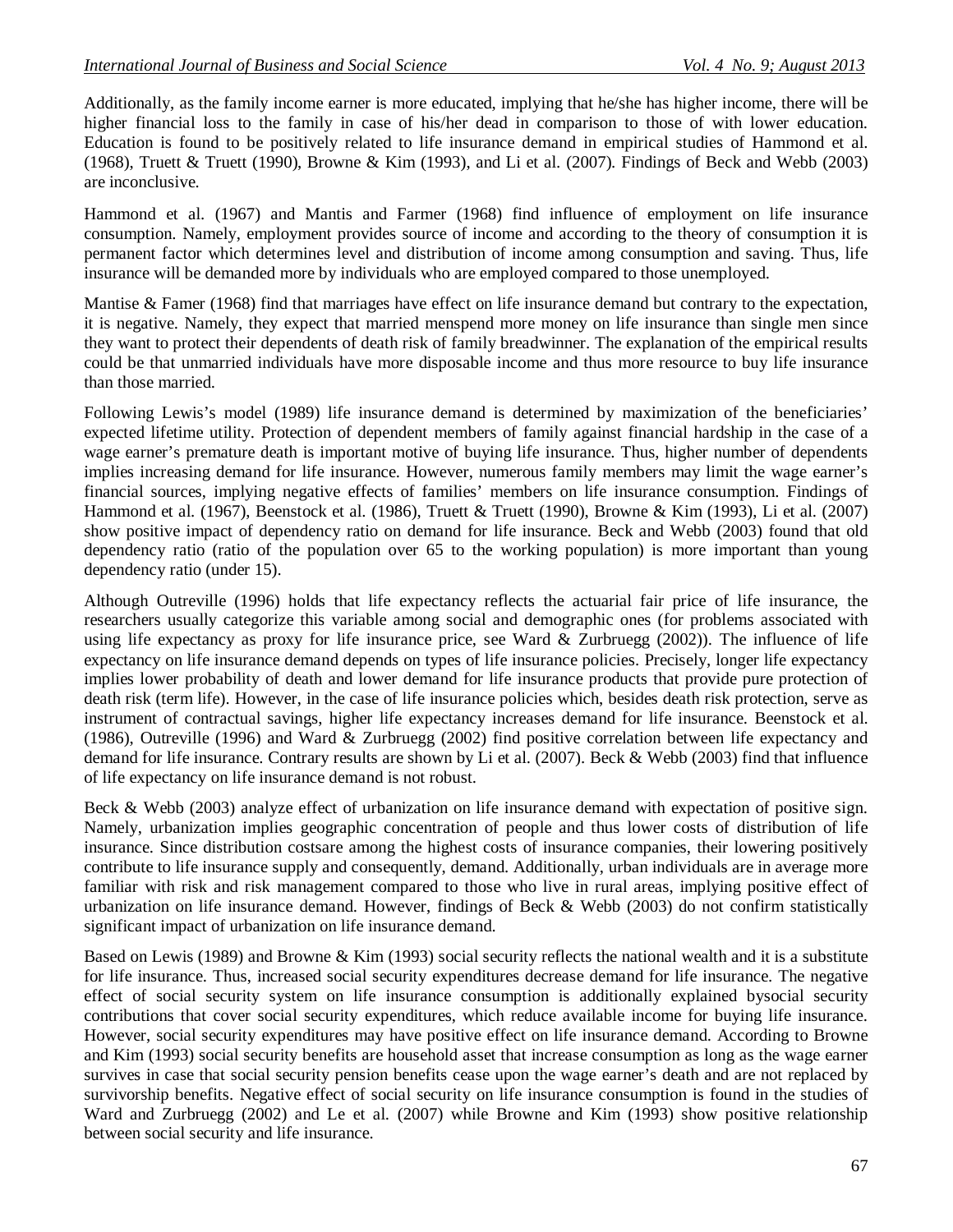### *3. Data and methodology*

The analysis is based on the survey data collected through questionnaires. There were 95 questionnaires and all of them were found fit. The sample consisted of both individuals who buy life insurance and those who do not buy. The survey questionnaire created for the purpose of the analysis consists of 9 questions relating to the influence of the social and demographic factors on the life insurance demand. The data relates to the following variables: age, gender, qualifications, employment, marital status, and number of the family members.

We test following hypotheses:

 $H<sub>01</sub>$ : There is no significant effect of the respondents' age on life insurance consumption.

- $H_{02}$ : There is no significant difference in life insurance demand across different gender categories of the respondents.
- $H_{03}$ : There is no significant difference in life insurance consumption across different group of respondents' qualifications.
- $H<sub>04</sub>$ : Employment does not significantly influence life insurance demand.
- $H<sub>05</sub>$ : There is no significant difference in life insurance consumption between married and single individuals.
- $H<sub>06</sub>$ : There is no significant difference in life insurance demand across different categories of the respondents based on family size.

The data are analyzed using statistical software SPSS 19.0. Chi-Square test is used to analyze the relationship between the social and demographic factors and life insurance demand.

### *4. Empirical results*

The relationship between the age, divided into five classes, and life insurance demand is presented in Table 1. The largest number of respondents – 29 out of total of 95, belongs to the age group 31 -43. The smallest number of respondents is in the age group 70 and older. More than half of the respondents purchase for life insurance and the largest number of them is in the age group 31 – 41 years. Out of 26 respondents in the age group 18-30 years, more than half do not buy for life insurance. The most numerous buyers of life insurance are individualsin the age group 44 – 56 years, while the number of those who purchase and do not purchase life insurance in the age group 57 – 69 is almost the same. One out of five respondents in the age group of 70 years and more, buy life insurance.

In order to determine the link between the age and life insurance demand, the Chi-Square test is conducted, at the significance level of 5 percent. The obtained results are presented in the Table 2. Since p-value is less than 5 percent the null hypothesis  $H<sub>0</sub>$  of no relationship between the age of the respondents and life insurance demand is rejected. Different age groups of the individuals behave differently regarding the life insurance demand. Their life insurance demand is in line with the life-cycle theory due to income variability during the individuals' lifetime.

The next analyzed determinant is gender. The nexus between the gender and life insurance demand is presented in Table 3. The proportion between the surveyed male and female respondents is almost the same. Equal number of men and women buys life insurance, and also the same number does not. More than half of the total respondents demand life insurance.The results of Chi-Square test of link between the gender factor and life insurance demand at the level of significance of 5% are shown in Table 4. Due to the p-value null hypothesis  $H_0$  is accepted. Thus, there is no correlation between the gender and life insurance demand. Saying differently men and women equally demand life insurance.

Relationship between education and life insurance demand is presented in the Table 5.The largest number of the respondents in the survey has secondary education, and the smallest number has lower qualifications. One third of the lower-qualified respondents purchase life insurance products. This proportion rises to one half in the groups of respondents with secondary and higher education. Respondents with university degree demonstrate the largest demand for life insurance – only one of the respondents does not havelife insurance policy. According to the results presented in Table 6, there is relationship between the variable of education and life insurance demand. This confirms that individual with higher education are more familiar with risk management andearn higher incomes compared to those less educated.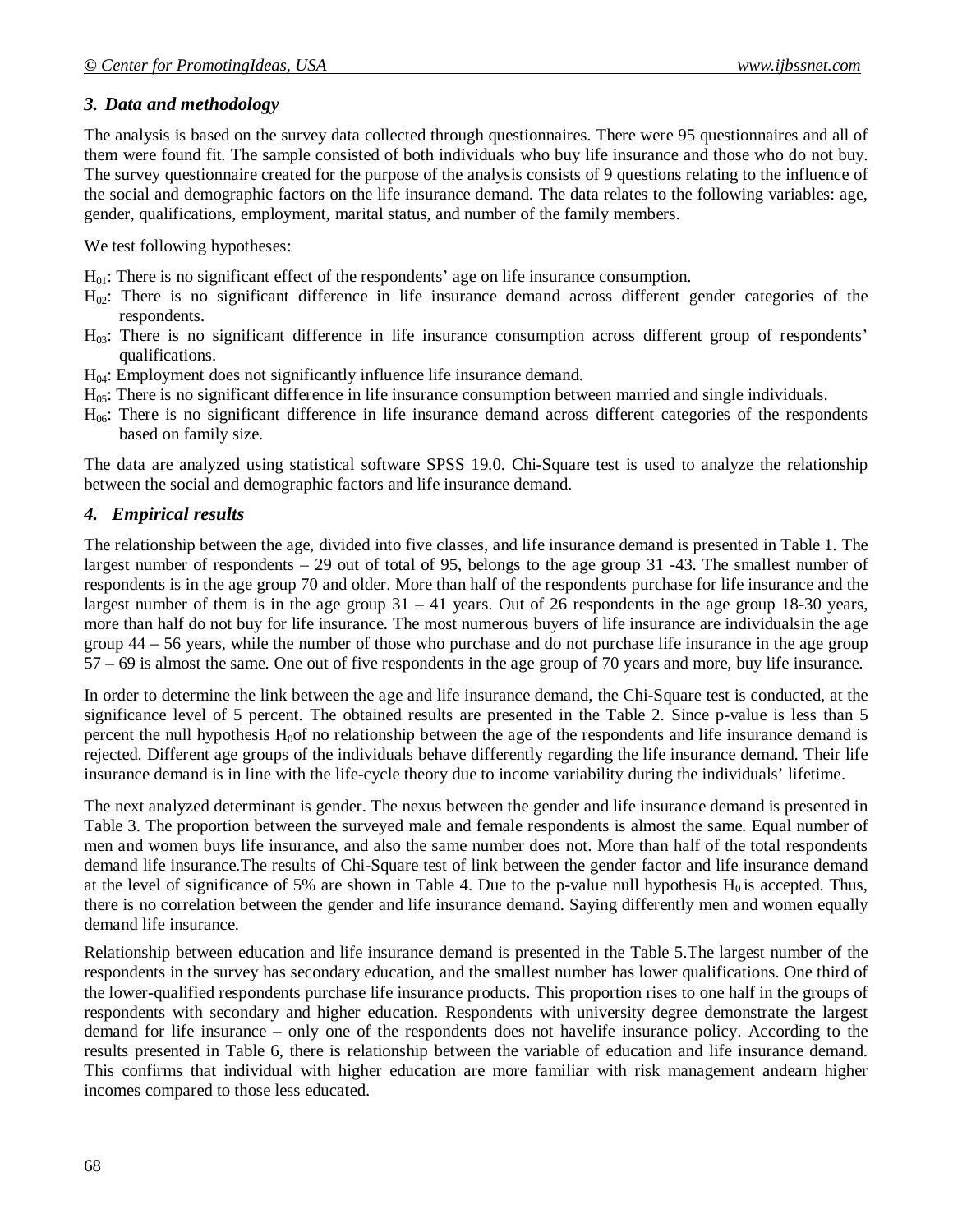Table 7 shows influence of employment on the purchase of life insurance.The largest number of the respondents in this survey is employed and more than half of them buy life insurance. Out of total of 14 unemployed, only 4 individuals purchase life insurance while students mostly do not. Less than half of the surveyed retirees buy life insurance. The results of the Chi-Square test at 5% significant level are presented in Table8. The alternative hypothesis is accepted. Namely, employment positively contributes to life insurance demand because employed individuals receive income and have funds to buy life insurance.

Marital status is next demographic determinant whose influence on life insurance demand is analyzed and the observed results are presented in Table 9.Out of total number of the respondents, 56 are married and 39 are unmarried. More than half of married respondents purchase life insurance, while that proportion in group of unmarried respondents is almost the same. The results of the Chi-Square test are shown in Table 10, indicating that there is no relationship between marital status and life insurance demand. Unmarried individual buy life insurance products because they have more of their income available in comparison with married ones who spend more on supporting their families. However, there is also a reverse influence – married persons would also buy life insurance products because in this way they can ensure resources for their families in case of their early death.

The link between the life insurance demand and number of family members is presented in Table 11. The most respondents live in two-member families, and the smallest number of respondents lives in families with 6 members and more. Individualswho live alone mostly buy life insurance. In two-member families, the number of those who buy and who do not buy life insurance is about the same. Only 4 out of total three-member families do not buy life insurance. In families with 4 members, as well as in families with 5 members, the number of those who do not buy life insurance is larger than the number of those who do. Based on the results of Chi-Square test, shown in Table 12, null hypothesis  $H_0$  is accepted, meaning there is no relationship between two variables – number of family members and life insurance demand. Households with fewer members in the family buy life insurance products because they have more income available comparing to persons with more family members who spend more of their income on their dependents. Nevertheless, there is anopposite effect – individuals with more family members also buy life insurance products because they want provide financial protection for the family members.

#### *5. Conclusion*

In this paper we analyzed social and demographic determinants of life insurance demand in Croatia. The empirical research is based on the survey data collected on the sample of 95 respondents. According to the results,age, employment, and education show statistically significant impact on life insurance demand of households in Croatia. Other examined factors-gender, marital status and number of family members have no influence on the life insurance consumption.

The results of the research have implications on decision makers on both macroeconomic and insurance companies' level.In other to encourage life insurance demand macroeconomic decision makers should provide policies that ensure employment and encourage education. This is especially important in situation of lowering pensions and other social welfare provisions. The findings of the research should be taken into consideration by life insurance companies especially in planning their distribution channels. Namely, since age, education and employment are the relevant factors of insurance demand and banks have these information on their customers, life insurance companies should use banc assurance more in distributing their products.

For the future work there is suggestion to broaden the set of social and demographic variables for expected lifetime, urbanization, and social welfare system.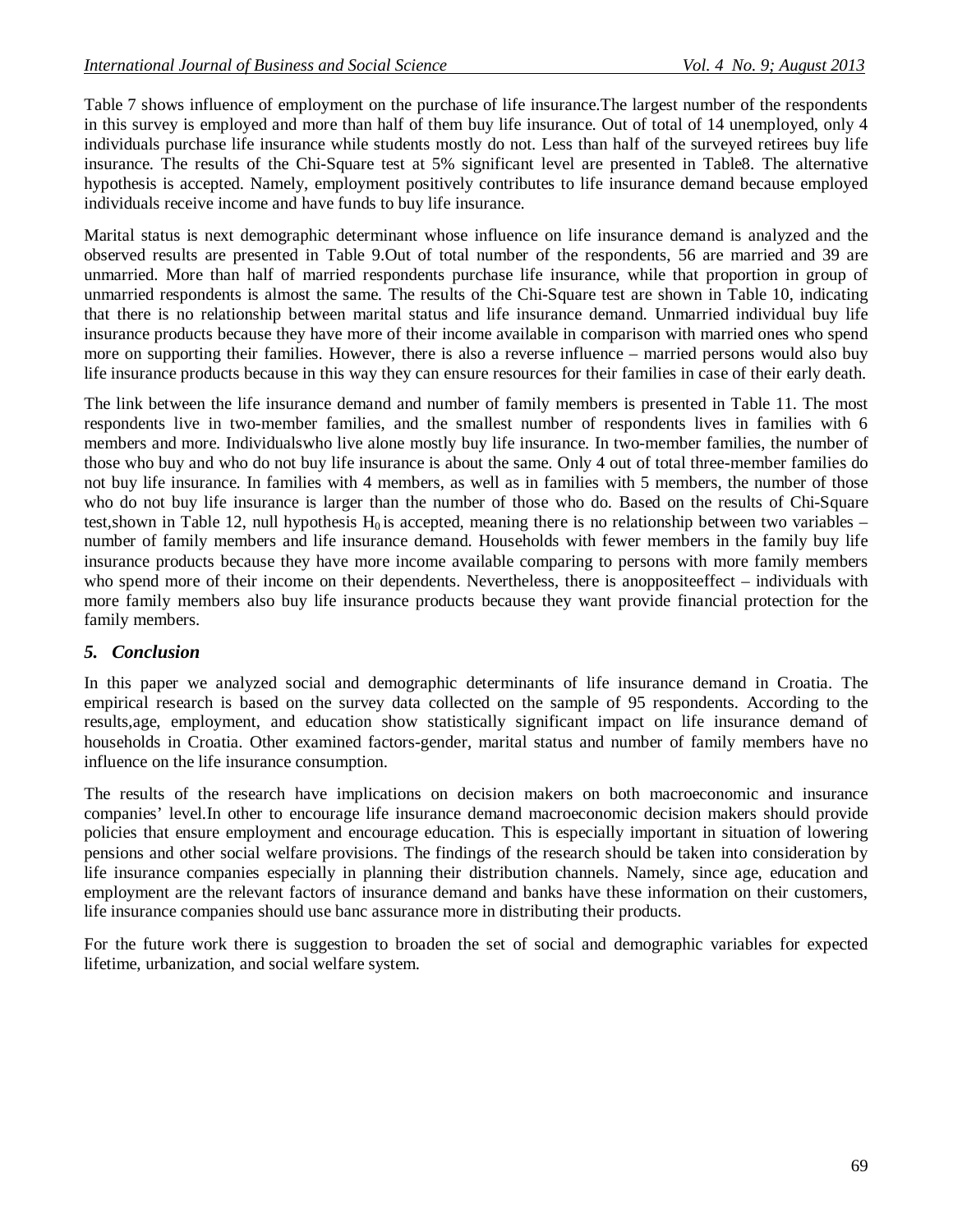### *References*

- Ando, A. &Modigliani, F. (1963). The Life-Cycle Hypothesis of Saving: Aggregate Implications and Tests, American Economic Review, 53, 1, 55-84.
- Beck, T. & Webb, I. (2003). Economic, Demographic, and Institutional Determinants of Life Insurance Consumption across Countries, The World Bank Economic Review, 17, 1, 51-88.
- Beenstock, M., Dickinson, G. &Khajuria, S. (1986). The Determination of Life Premiums: An International Crosssection Analysis, Insurance: Mathematics and Economics, 5, 4, 261-270.
- Browne, M. J. & Kim,K. (1993). An International Analysis of Life Insurance Demand, Journal of Risk and Insurance, 60, 4, 676-634.
- Gandolfi, A. S. & Miners, L. (1996). Gender-Based Differences in Life Insurance Ownership, The Journal of Risk and Insurance, 63, 4, 63-693.
- Lewis, E. D. (1989). Dependents and the Demand for Life Insurance, American Economic Review, 79, 3, 452-467.
- Hammond, J. D., Houston, D. B. &Melander, E. R. (1967). Household Life Insurance Premium Expenditures: An Empirical Approach, Journal of Risk and Insurance, 34, 3, 397-408.
- Li, D., Moshirian, F., Nguyen P., & Wee, T. (2007).The demand for life insurance in OECD countries, Journal of Risk & Insurance, 74, 3, 637-652.
- Mantis, G. & Farmer, R. (1968). Demand for life insurance, Journal of Risk and Insurance 35 2, 247-256.
- Outreville, J. F., (1996). Life Insurance Markets in Developing Countries, Journal of Risk and Insurance, 63, 2, 263- 278.
- Showers, W. E. &Shotick, J. A. (1994). The effects of household characteristics on demand for insurance: A Tobit analysis, Journal of Risk and Insurance, 61, 3, 492-502.
- Truett, D. B. &Truett, L. J. (1990). The Demand for Life Insurance in Mexico and the United States: A Comparative Study, Journal of Risk and Insurance, 57, 2, 321-328.
- Ward, D. &Zurbruegg, R. (2002). Law, Politics and Life Insurance Consumption in Asia, Geneva Papers on Risk and Insurance, 27, 3, 395-412.

#### **Table 1 : Relationship between the variables age and life insurance demand**

|                 |     | Age   |           |       |       |              |              |
|-----------------|-----|-------|-----------|-------|-------|--------------|--------------|
|                 |     | 18-30 | $31 - 43$ | 44-56 | 57-69 | 70 &<br>more | <b>Total</b> |
| Do you purchase | Yes | 10    | 20        | 13    | O     |              | 52           |
| life insurance: | No  | 16    |           |       |       |              | 43           |
| <b>Total</b>    |     | 26    | 29        | 18    | 17    |              | 95           |

**Source:** Authors' calculations based on the survey results

#### **Table 2: Results of Chi-Square test of link between the variables age and life insurance demand**

|                                     | <b>Value</b> | df | Asymp. Sig. (2-sided) |
|-------------------------------------|--------------|----|-----------------------|
| <b>Pearson Chi-Square</b>           | $10,210^a$   |    |                       |
| <b>Likelihood Ratio</b>             | 10,491       |    | .033                  |
| <b>Linear-by-Linear Association</b> | ,006         |    | .940                  |
| N of Valid Cases                    | 95           |    |                       |

**Source:** Authors' calculations based on the survey results

#### **Table 3 :Nexus between gender and life insurance demand**

|                      |     |             | Gender        |              |  |  |
|----------------------|-----|-------------|---------------|--------------|--|--|
|                      |     | <b>Male</b> | <b>Female</b> | <b>Total</b> |  |  |
| Do you purchase life | Yes | 26          | ۷O            |              |  |  |
| insurance:           | No  | 22          |               | 45           |  |  |
| <b>Total</b>         |     | 48          |               |              |  |  |

**Source:** Authors' calculations based on the survey results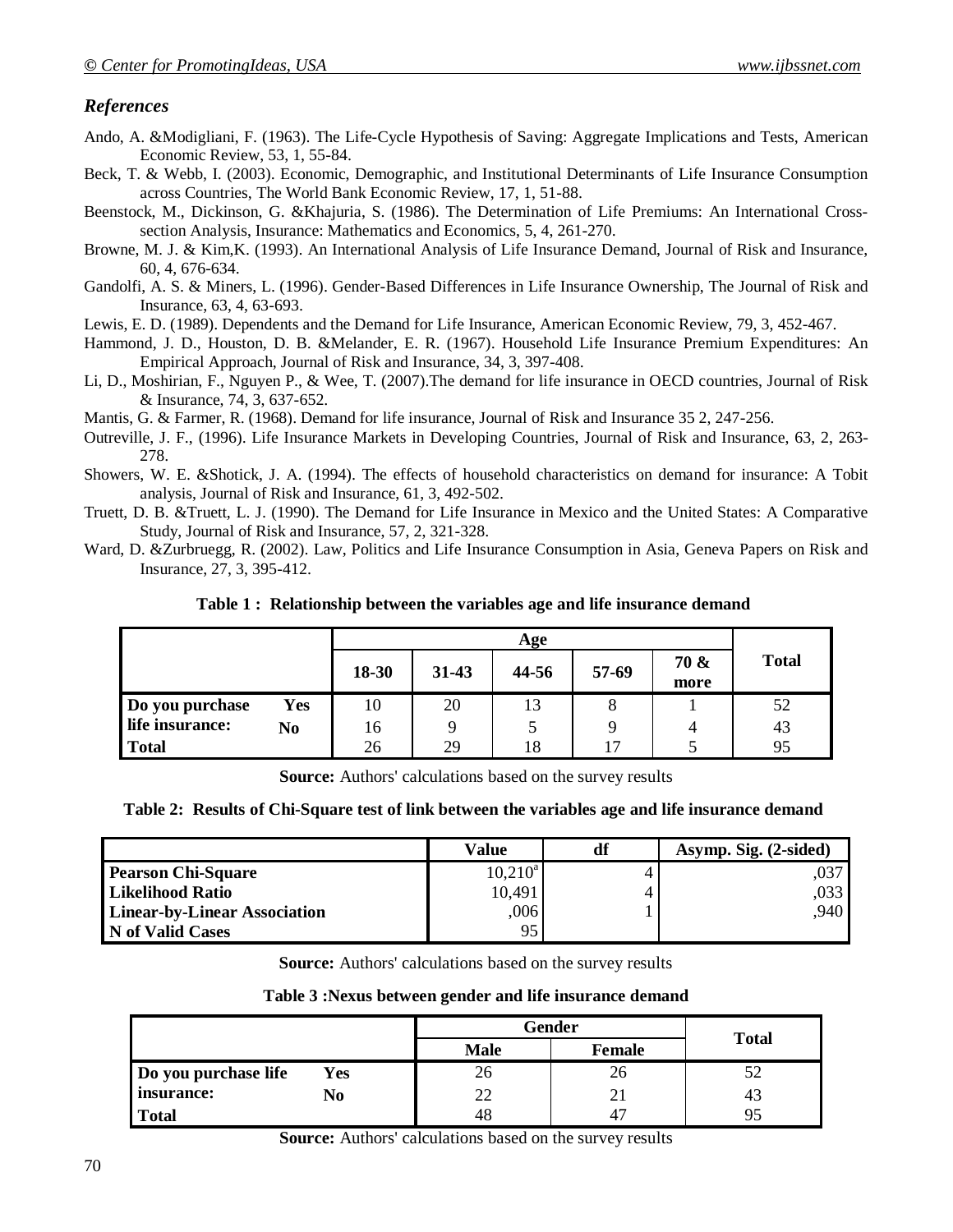|                                           | <b>Value</b>   | Df | Asymp. Sig.<br>$(2-sided)$ | Exact Sig. (2-<br>sided) | Exact Sig. (1-<br>sided) |
|-------------------------------------------|----------------|----|----------------------------|--------------------------|--------------------------|
| <b>Pearson Chi-Square</b>                 | $,013^{\circ}$ |    | ,910                       |                          |                          |
| <b>Continuity Correction</b> <sup>b</sup> | ,000           |    | 1,000                      |                          |                          |
| <b>Likelihood Ratio</b>                   | ,013           |    | ,910                       |                          |                          |
| <b>Fisher's Exact Test</b>                |                |    |                            | 1,000                    | ,537                     |
| Linear-by-Linear                          | ,013           |    | ,911                       |                          |                          |
| <b>Association</b>                        |                |    |                            |                          |                          |
| <b>N</b> of Valid Cases                   | 95             |    |                            |                          |                          |

**Table 4 :** Results of Chi-Square test of relationship between gender and life insurance demand

**Source:** Authors' calculations based on the survey results

| <b>Table 5:</b> Link between variable education and life insurance demand |  |
|---------------------------------------------------------------------------|--|
|---------------------------------------------------------------------------|--|

|                             |     | <b>Qualifications</b> |                               |                            |                             |              |  |  |
|-----------------------------|-----|-----------------------|-------------------------------|----------------------------|-----------------------------|--------------|--|--|
|                             |     | Lower<br>education    | <b>Secondary</b><br>education | <b>Higher</b><br>education | <b>University</b><br>degree | <b>Total</b> |  |  |
| Do you                      | Yes |                       | 19                            |                            | 17                          | 52           |  |  |
| purchase life<br>insurance: | No  | 10                    | 21                            | 11                         |                             | 43           |  |  |
| <b>Total</b>                |     | 15                    | 40                            | 22                         | 18                          | 95           |  |  |

**Source:** Authors' calculations based on the survey results

**Table 6:** Results of Chi-Square test of nexus between variables education and life insurance demand

|                                     | Value            | Df | Asymp. Sig. (2-sided) |
|-------------------------------------|------------------|----|-----------------------|
| <b>Pearson Chi-Square</b>           | $15,273^{\circ}$ |    | ,002                  |
| <b>Likelihood Ratio</b>             | 18,174           |    | ,000                  |
| <b>Linear-by-Linear Association</b> | 12,089           |    | ,001                  |
|                                     |                  |    |                       |
| N of Valid Cases                    | 95               |    |                       |

**Source:** Authors' calculations

**Table 7:** Link between the employment and life insurance demand

|                    | <b>Employment</b> |                 |                   |                |                |              |  |
|--------------------|-------------------|-----------------|-------------------|----------------|----------------|--------------|--|
|                    |                   | <b>Employed</b> | <b>Unemployed</b> | <b>Student</b> | <b>Retiree</b> | <b>Total</b> |  |
| Do you<br>purchase | Yes               | 39              | 4                 |                |                | 52           |  |
| life<br>insurance: | No                | 17              | 10                | −              |                | 43           |  |
| <b>Total</b>       |                   | 56              | 14                |                | 16             | 95           |  |

**Source:** Authors' calculations based on the survey results